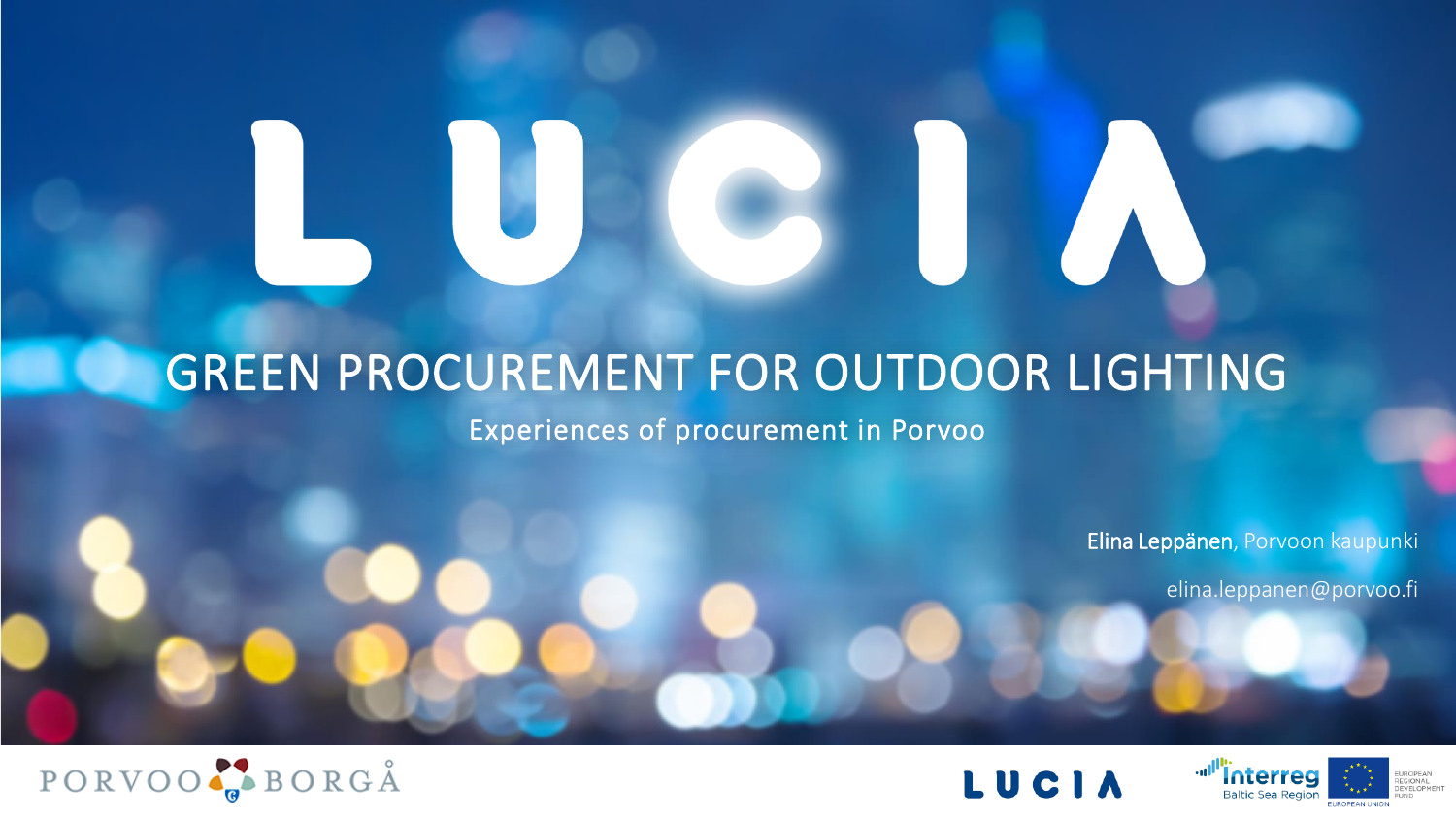The procurement - How did we do it

Green procurement / the designing stage

- Green aspect was one prior criteria in procurement of designers of outdoor lighting
- Green thinking through the whole designing process
- Materials, appliances and function of lights were designed using the environmental aspect (light pollution, source of energy, materials with smaller carbon footprint)



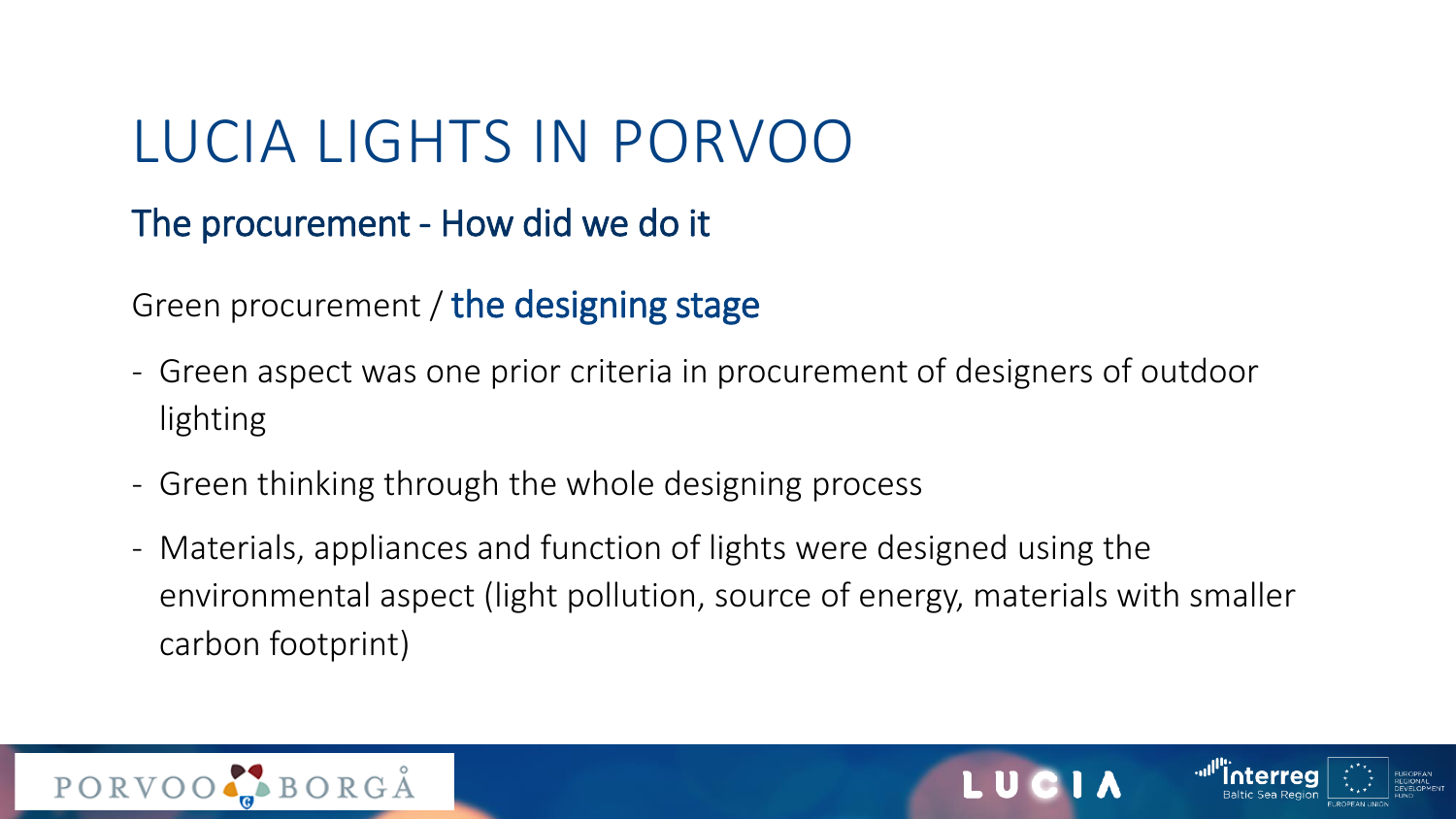The procurement - How did we do it

Green procurement / purchasing the materials and setting up the lighting

- Materials, products and lighting technology was specified accurately during design process  $\rightarrow$  no alternative products were allowed
- Call for tenders was sent to contractors with framework agreement in electrical works  $\rightarrow$  no open procurement, easier process
- Storing and setting up the lighting was included in procurement



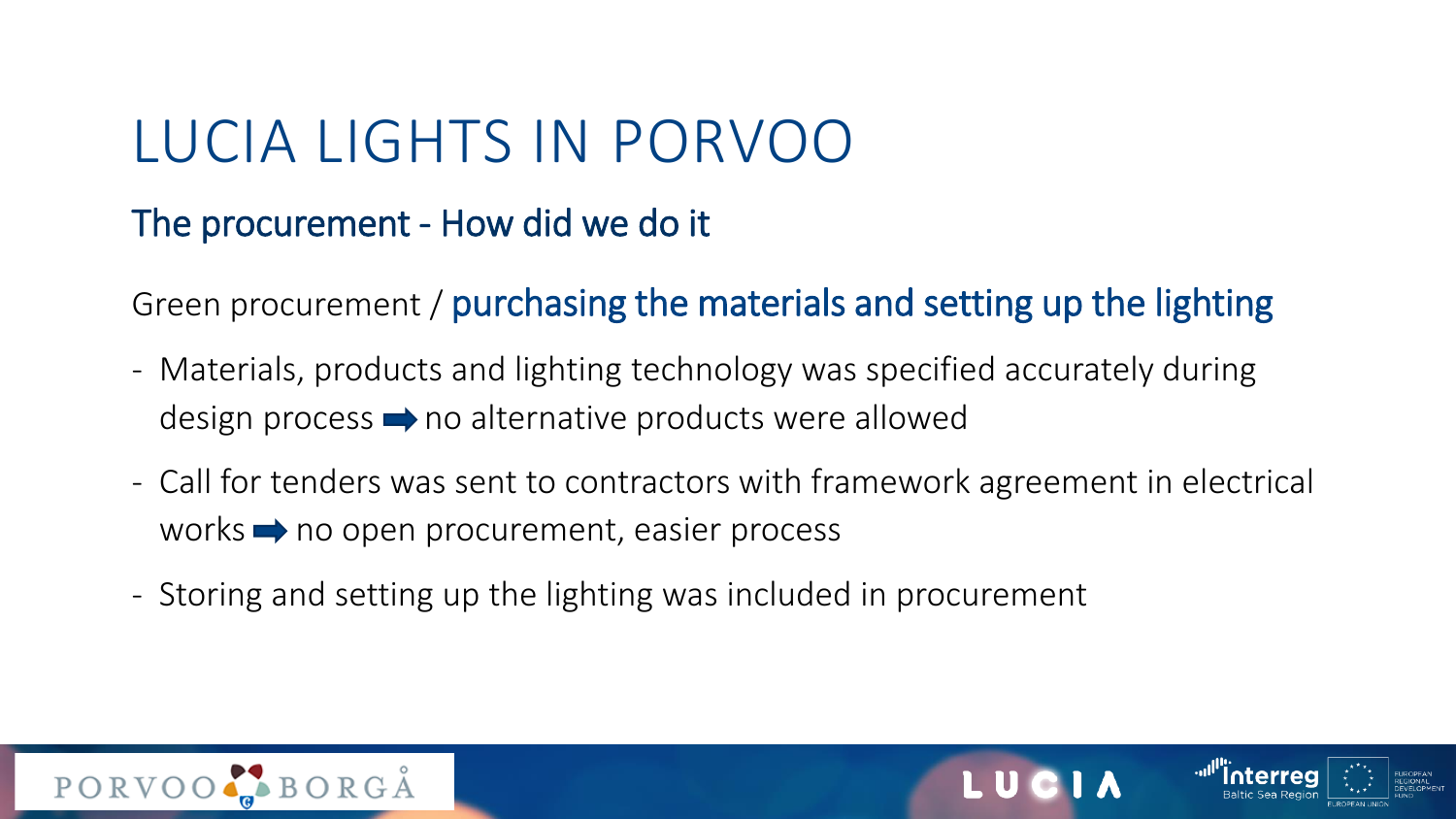#### The procurement - How did we do it

Notes about procurement processes

### Stage of design

- Using criterias that emphazise green thinking require more effort in procurement process than using criteria such as experience or degree of a person
- Accurate design work  $\rightarrow$  easier to execute the next steps
- communication between designer and contractors / material suppliers / maintenance  $\rightarrow$  better quality and lower costs in long run?



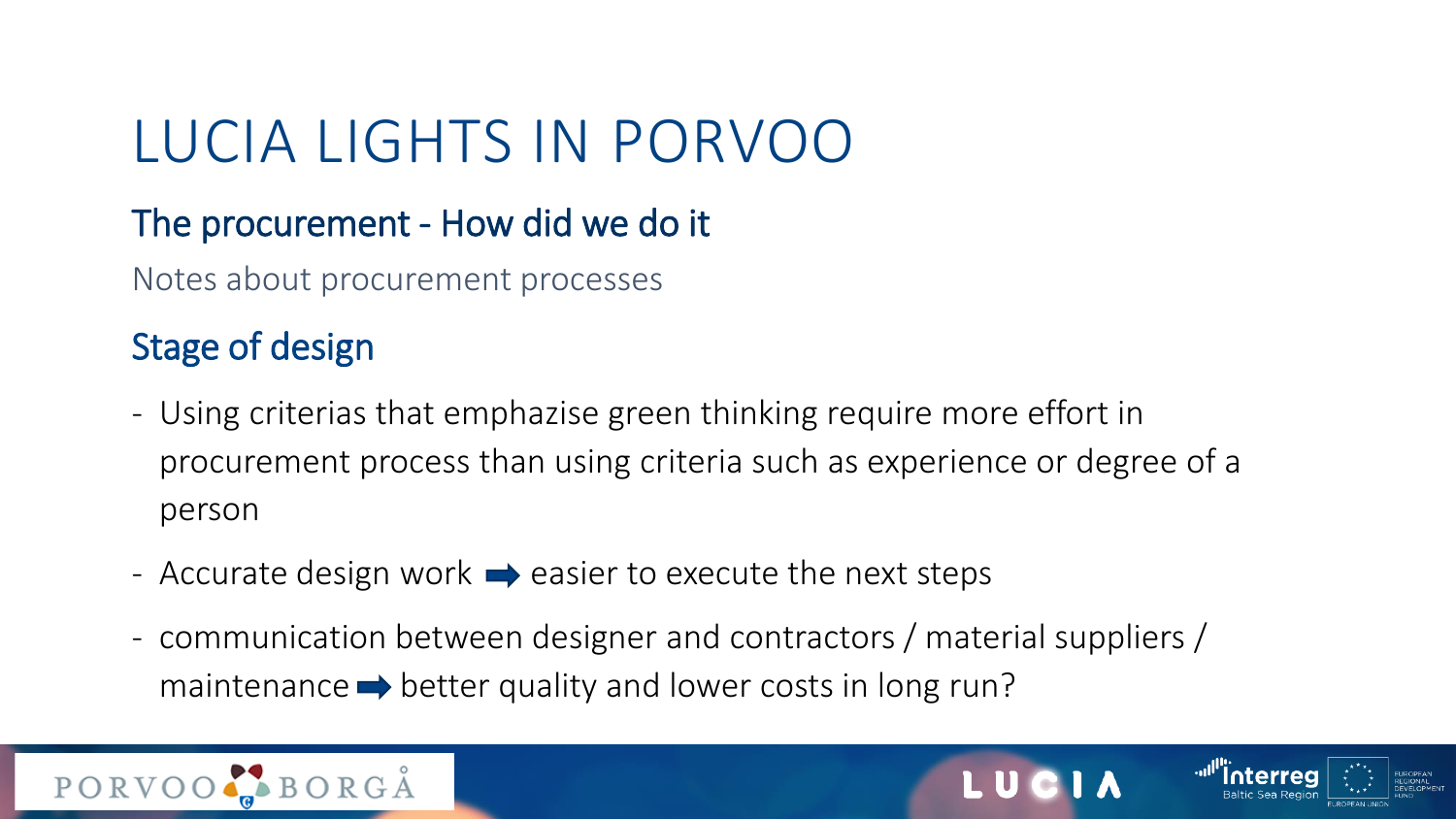#### The procurement - How did we do it

Notes about procurement processes

### Purchasing the materials and technology

- Tight schedule causes easily mistakes in documentation
- Electrical appliances are not easy to get in low price  $\rightarrow$  prepare for extra costs
- Plan how and where to store
- Check the impact of logistics costs (green thinking!)